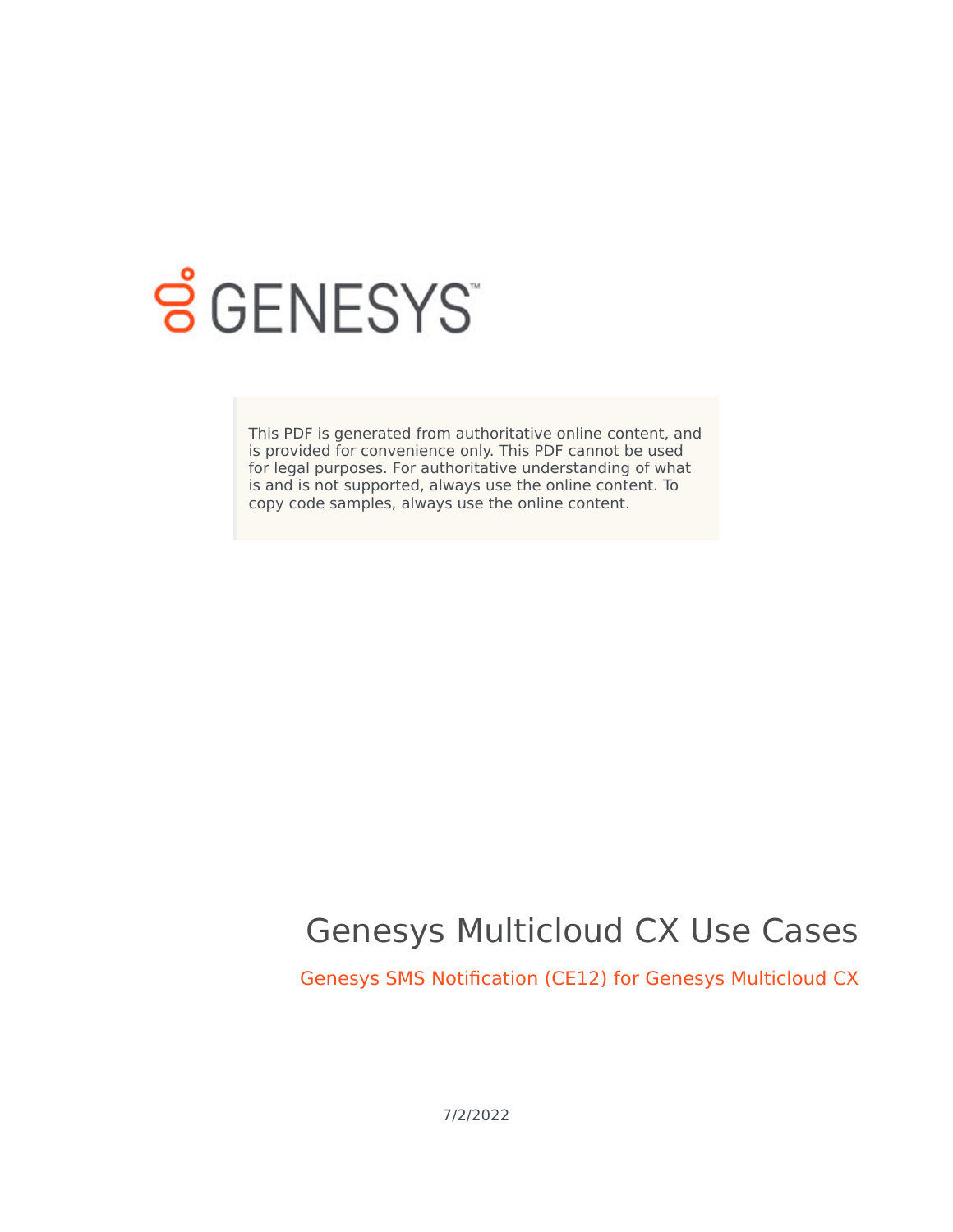Use SMS and email to send personalized, timely and relevant notifications to customers.

## <span id="page-1-0"></span>What's the challenge?

Customers want a quick way to be notified of appointment reminders, delivery notifications, fraud alerts, coupons, loyalty program information, surveys and much more. Repeated handling of unnecessary outbound calls and preventable inbound follow-up drives up costs and can damage customer and employee satisfaction.

## <span id="page-1-1"></span>What's the solution?

Communicate important information simply and efficiently using Genesys SMS / Email Notifications. Customers experience a more satisfying and engaging experience with businesses. And companies reduce operational costs while ensuring important and time-sensitive digital alerts are delivered to customers wherever they are.

#### **Other offerings:**

Genesys Cloud Genesys Engage on-premises

## Contents

- 1 [What's the challenge?](#page-1-0)
- 2 [What's the solution?](#page-1-1)
- 3 [Use Case Overview](#page-3-0)
	- 3.1 [Story and Business Context](#page-3-1)
	- 3.2 [Use Case Benefits\\*](#page-3-2)
	- 3.3 [Summary](#page-3-3)
- 4 [Use Case Definition](#page-4-0)
	- 4.1 [Business Flow](#page-4-1)
	- 4.2 [Business and Distribution Logic](#page-6-0)
- 5 [User Interface & Reporting](#page-7-0) 
	- 5.1 [Agent UI](#page-7-1)
	- 5.2 [Reporting](#page-7-2)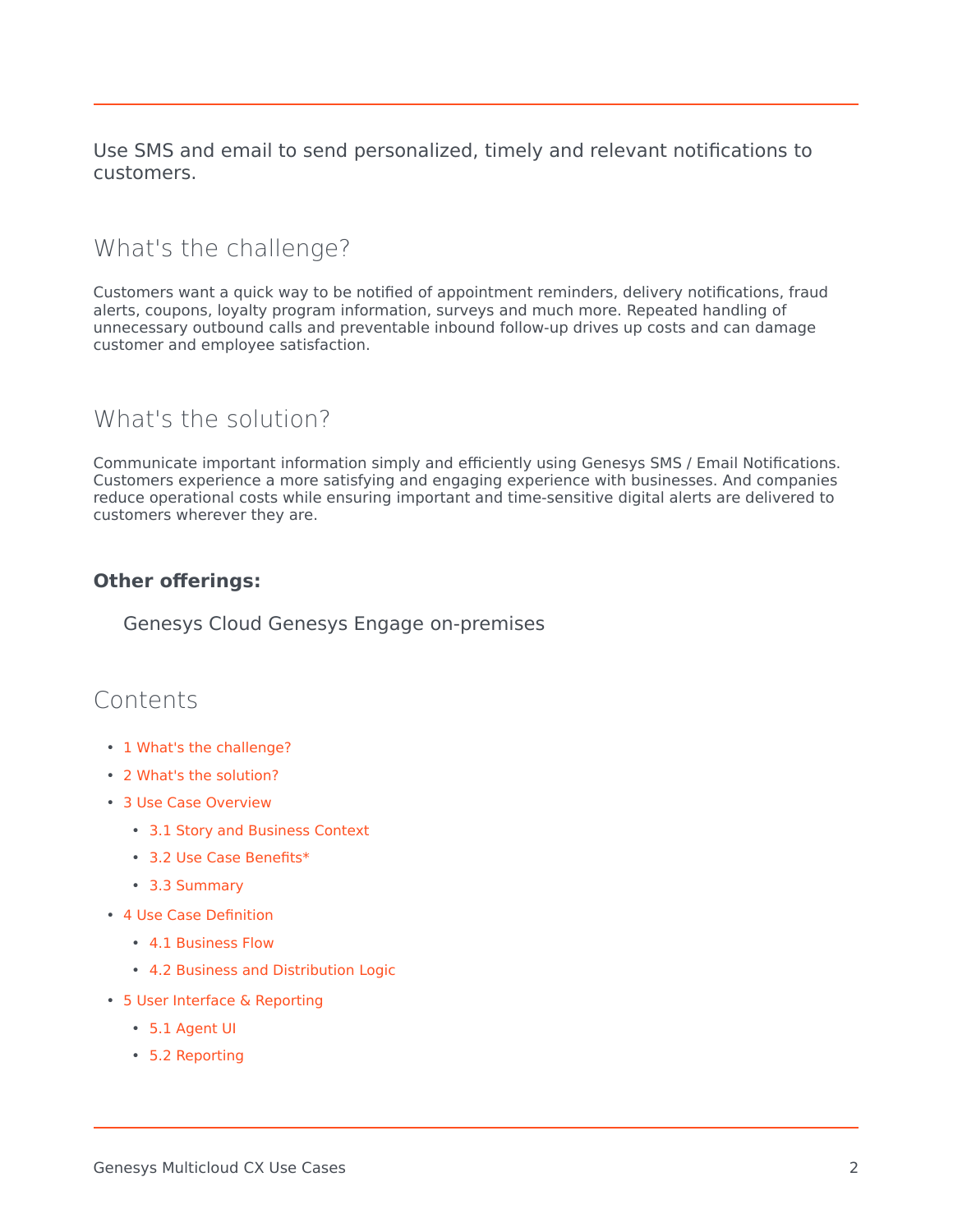- 6 [Customer-facing Considerations](#page-8-0)
	- 6.1 [Interdependencies](#page-8-1)
	- 6.2 [Document Version](#page-8-2)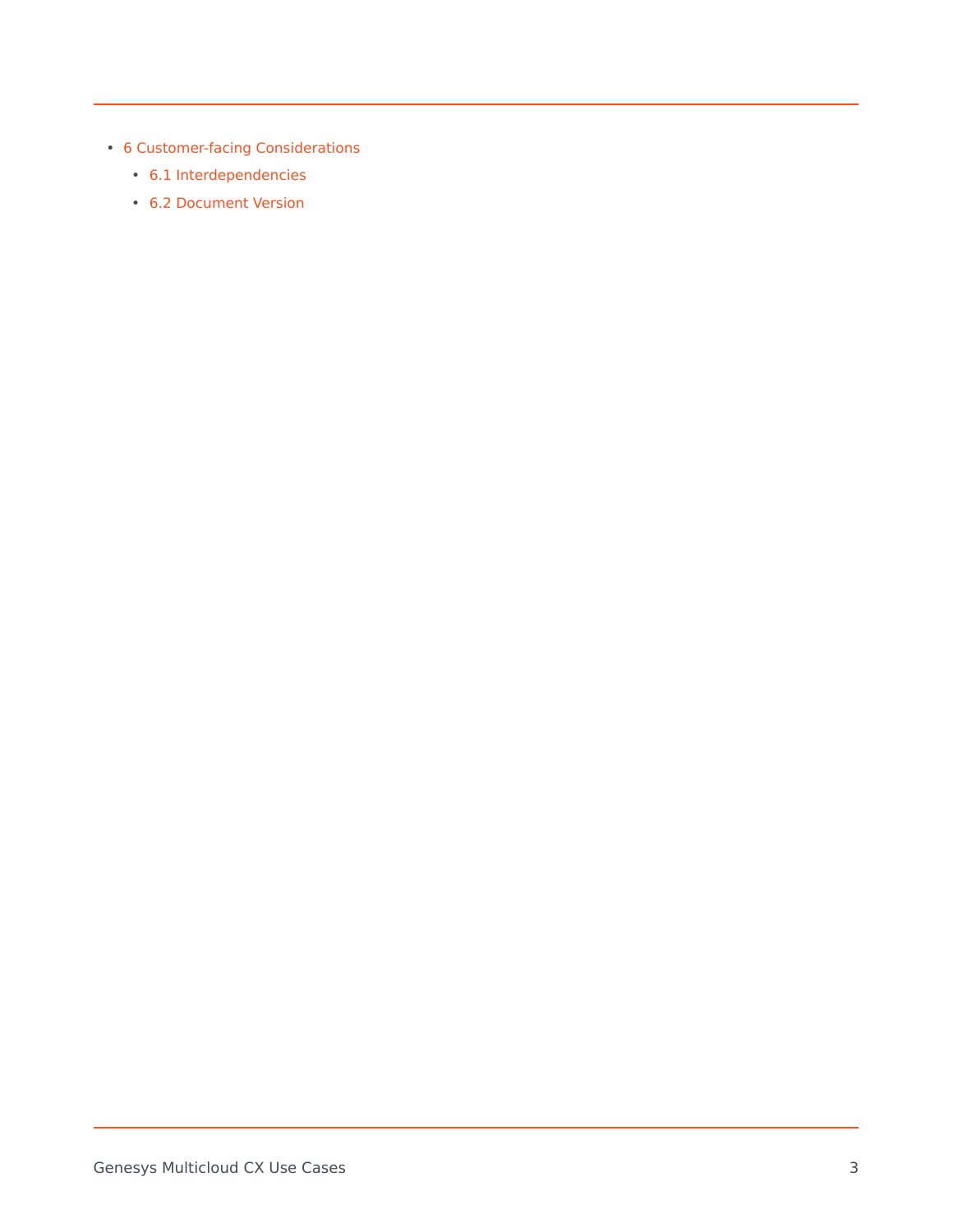## <span id="page-3-0"></span>Use Case Overview

#### <span id="page-3-1"></span>Story and Business Context

Consumers want businesses to send them proactive notifications when that information is personalized, timely, and relevant. The text messaging channel is an efficient, quick way to notify customers of appointment reminders, delivery notifications, fraud alerts, coupons, loyalty program information, surveys, and much more. Many companies struggle with adding the SMS channel to their outbound notification strategy for marketing, care, or collections. This use case offers the ability to configure and run outbound SMS campaigns based on customer-provided contact lists.

#### <span id="page-3-2"></span>Use Case Benefits\*

The following benefits are based on benchmark information captured from Genesys customers and may vary based on industry, lines of business or Genesys product line:

| <b>Use Case Benefits</b>            | <b>Explanation</b>                                                                                                                                                                                                                           |
|-------------------------------------|----------------------------------------------------------------------------------------------------------------------------------------------------------------------------------------------------------------------------------------------|
| <b>Improved Conversion Rates</b>    | Conversion rates, close rates, cross-sells and up-<br>sell rates improve through the ability to<br>automatically generate outbound calls and<br>empowering agents with single searchable desktop<br>application that shows customer context. |
| <b>Improved Customer Experience</b> | Improve NPS by proactively notifying customers<br>through SMS.                                                                                                                                                                               |
| Improved Employee Utilization       | Reduce agent-assisted outbound calls by<br>automatically sending communications through<br>SMS.                                                                                                                                              |
| Reduced Volume of Interactions      | Decrease inbound interactions by proactively<br>sending communications through SMS.                                                                                                                                                          |

#### <span id="page-3-3"></span>Summary

This use case enables companies to proactively send customers notifications using SMS for marketing, care, or collections purposes. The company can use its marketing, CRM, or collections system to generate contact lists based on a one-time event, recurring events, or trigger-based events. The lists include the appropriate contact details, such as contact name, mobile phone number, and contact reason. Delivery results are recorded in the system to feed into reports.

Outbound SMS notification examples include:

| <b>Financial Services</b> | <b>Telecom</b>           | <b>Healthcare</b>        | Utilities                    |
|---------------------------|--------------------------|--------------------------|------------------------------|
| • New customer engagement | • Going over plan alerts | Appointment<br>reminders | Service call<br>confirmation |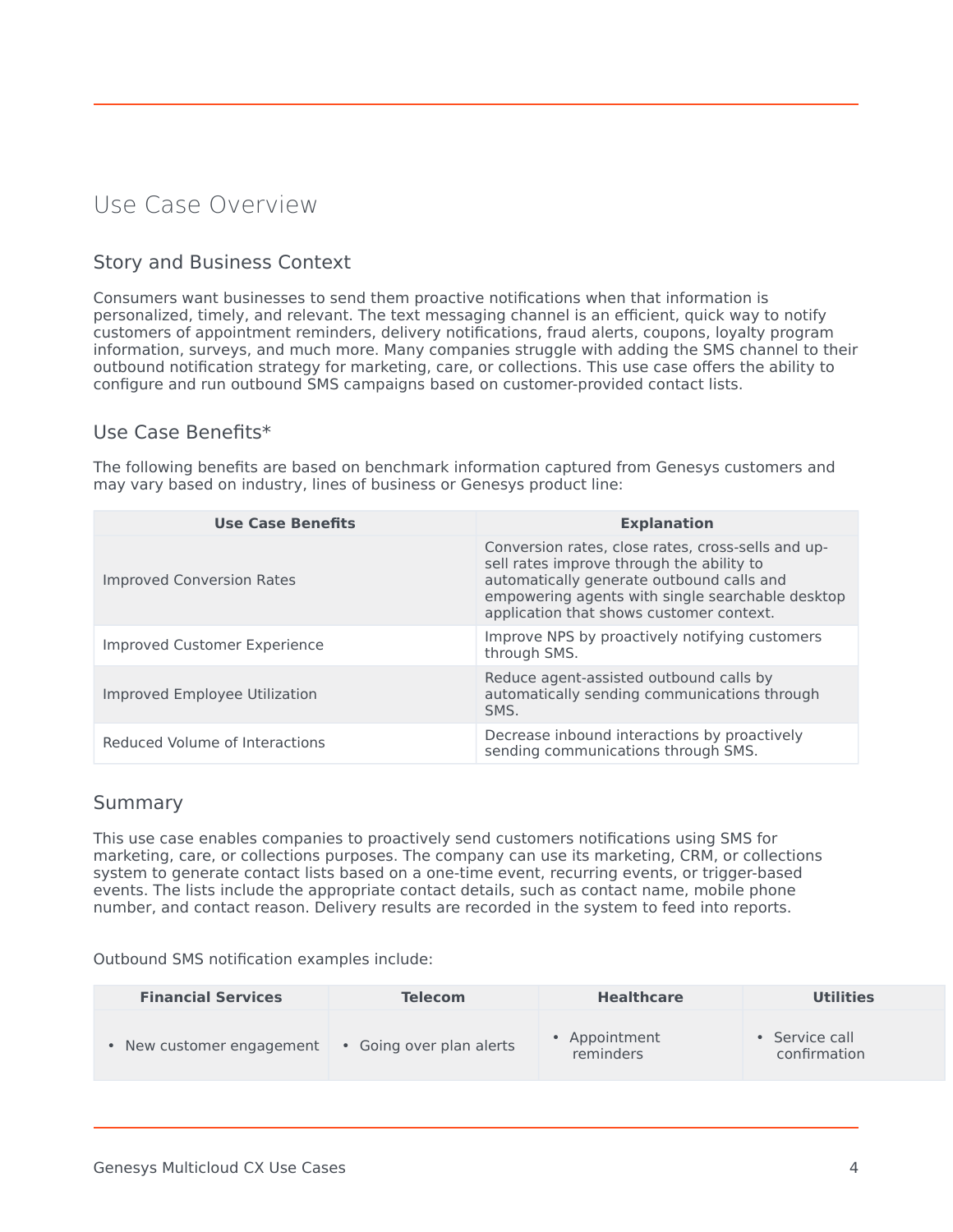| <b>Financial Services</b>                                                                | <b>Telecom</b>                                                                          | <b>Healthcare</b>                                                             | <b>Utilities</b>                                                                                                                              |
|------------------------------------------------------------------------------------------|-----------------------------------------------------------------------------------------|-------------------------------------------------------------------------------|-----------------------------------------------------------------------------------------------------------------------------------------------|
| Replenish prepaid card<br>reminders<br>Payment reminders<br>$\bullet$<br>• Fraud alerts  | • Payment reminders<br>• Upgrade eligibility<br>• Customer win back                     | • Wellness updates<br>• Refill prescriptions<br>• Claim status updates        | • Planned downtime<br>Outage status<br>$\bullet$<br>• Payment reminders                                                                       |
| <b>Retail</b>                                                                            | <b>Insurance</b>                                                                        | <b>Collection Agencies</b>                                                    | <b>Travel and Hospitality</b>                                                                                                                 |
| • Sales alerts<br>Order confirmations<br>• Product recalls<br>• Loyalty program activity | • Quote follow-up<br>• Payment reminders<br>• Claims status updates<br>• Renewal notice | • Payment reminders<br>Late payment<br>alterations<br>• Payment confirmations | Booking confirmation<br>$\bullet$<br>• Upselling service<br>• Payment reminders<br>Travel updates<br>$\bullet$<br>Loyalty program<br>activity |

## <span id="page-4-0"></span>Use Case Definition

#### <span id="page-4-1"></span>Business Flow

#### **Business Flow Description**

- 1. An Admin (or Genesys PS) configures the campaign strategy and settings in Genesys.
- 2. The organization either prepares a contact list from a third-party system (such as CRM or Collections) or configures their system to utilize Genesys REST API to insert contact records based on an event, a list, or an API format defined by Genesys.
	- Batch Upload Option: Customer contacts are loaded through the User Interface or utilizing List Automation configured jobs.
	- API Upload Option: Customer contacts are loaded through the standard Genesys Engage APIs.
- 3. The campaign begins contacting consumers based on the campaign template, strategy,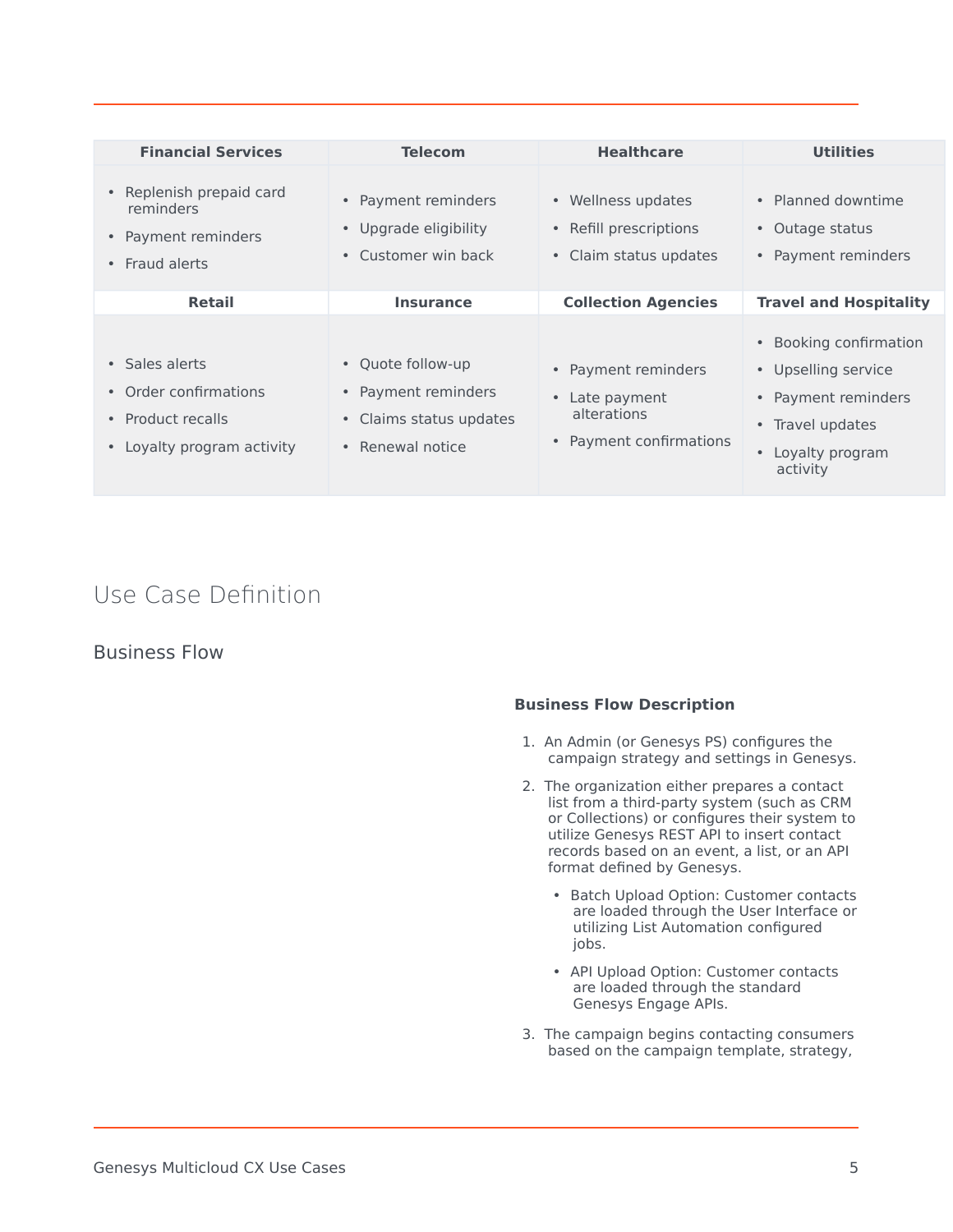and settings configured in the first step, filtering out those contacts that meet the settings criteria. The Genesys system checks each contact/record against the relevant Do Not Call and suppression lists to filter out consumers who should not be contacted.

- 4. Genesys compiles the SMS text from a standard template using up to four custom fields provided with the contact list, or the customer creates the SMS message using the self-service capabilities within the User Interface (self-service capabilities must be enabled by Genesys PS). For more information, see SMS Self-Service. Best practice recommends avoiding message splitting. The customer is responsible for following character limitations set for each country; for example, the maximum size in the U.S. is 160 characters.
- 5. The delivery result, if available, is recorded in Genesys.
- 6. Consumer may decide to respond to the SMS message. Genesys stores replies together with the available metadata from the SMS message to identify the consumer.
	- For a HELP keyword, a customerspecified help text is sent to the consumer.
	- For a STOP keyword, a customerspecified text is sent to the consumer, and the mobile number is added to a suppression list. It is the organization's responsibility to process the opt-out requests and guarantee that the consumer is not included in any further contact list.
	- ADD-ON: For a predefined keyword, the system can either send an automated response or trigger a RESTful API push into the customer's system (Genesys PS must scope API connections). For an unstructured/unexpected response, the system stores the response but does not reply unless a wildcard response has been configured (a wildcard response is a standard response that is sent as a response to all unrecognized responses).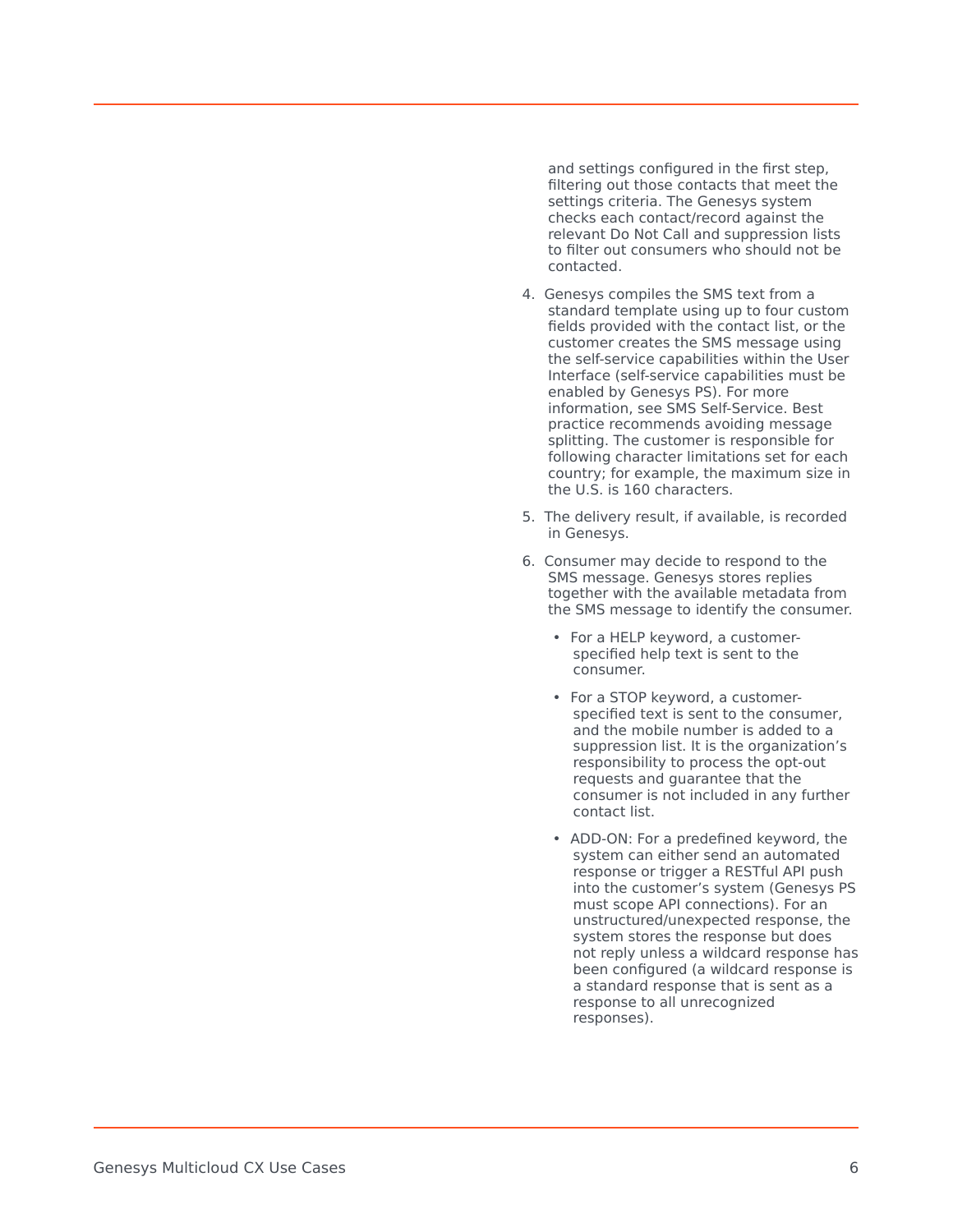#### <span id="page-6-0"></span>Business and Distribution Logic

#### Business Logic

Contact Records – Batch Uploaded or Added On-Demand

Contact records are either batch uploaded (Self-Service FTP Automation or User Interface) or added on-demand via an API configured by the Customer Admin or Genesys PS based on the goals of the customer and the source of the contact. This configuration must be completed before the list is uploaded or contacts are added on-demand. There is no limit on the number of contacts.

#### Campaign Settings

One campaign is configured within the system. Customer Admin or Genesys PS can configure various campaign settings: start/stop timing, frequency of contact per consumer (Compliance Attempt Counter), contact pass strategy based on delivery receipt, mobile vs. landline filtering treatments, opt out, and help responses.

#### Text Message Content Template

Four self-service SMS templates can be used to create SMS messaging.

- Alert (Outbound): An outbound script used to send an alert to a contact list.
- Survey (Inbound or Outbound): A simple three-question survey script. Customers can respond with string, yes/no, or numeric (1-10) values.
- Opt-in (Inbound or Outbound): An inbound or outbound script that enables customers to use a simple keyword to opt in to SMS correspondence.
- Interactive (Inbound or Outbound): An interactive script with no required prompts. Keywords can be defined or changed for individual sub campaigns.

One custom template (Genesys PS) is used for compiling the SMS message. The template can be personalized by using up to four fields (such as customer name) from a third-party or customer database provided by the customer along with the list.

#### Suppression Lists

Suppression lists should include customers who have opted out of previous campaigns and a countryspecific Do-Not-Contact list (if applicable). When a consumer opts out of a campaign, they should be added to a suppression list. Customers can also upload another suppression list or add an individual to an existing suppression list. These suppression lists can then be applied to future campaigns at the campaign level or at the overall account level. They can be optional or mandatory for each future campaign, as configured by the Admin.

#### Standard SMS Keywords

Standard keywords include STOP and HELP and variations, including: END, QUIT, CANCEL, UNSUBSCRIBE, OPTOUT, NO, STOPALL, STOP ALL, HLEP, HLP, and more. A list of keywords which triggers STOP or HELP scenarios are defined with the organization at the beginning of the project.

ADD-ON: It is possible to configure more keywords to detect an opt-out (STOP) or help request. These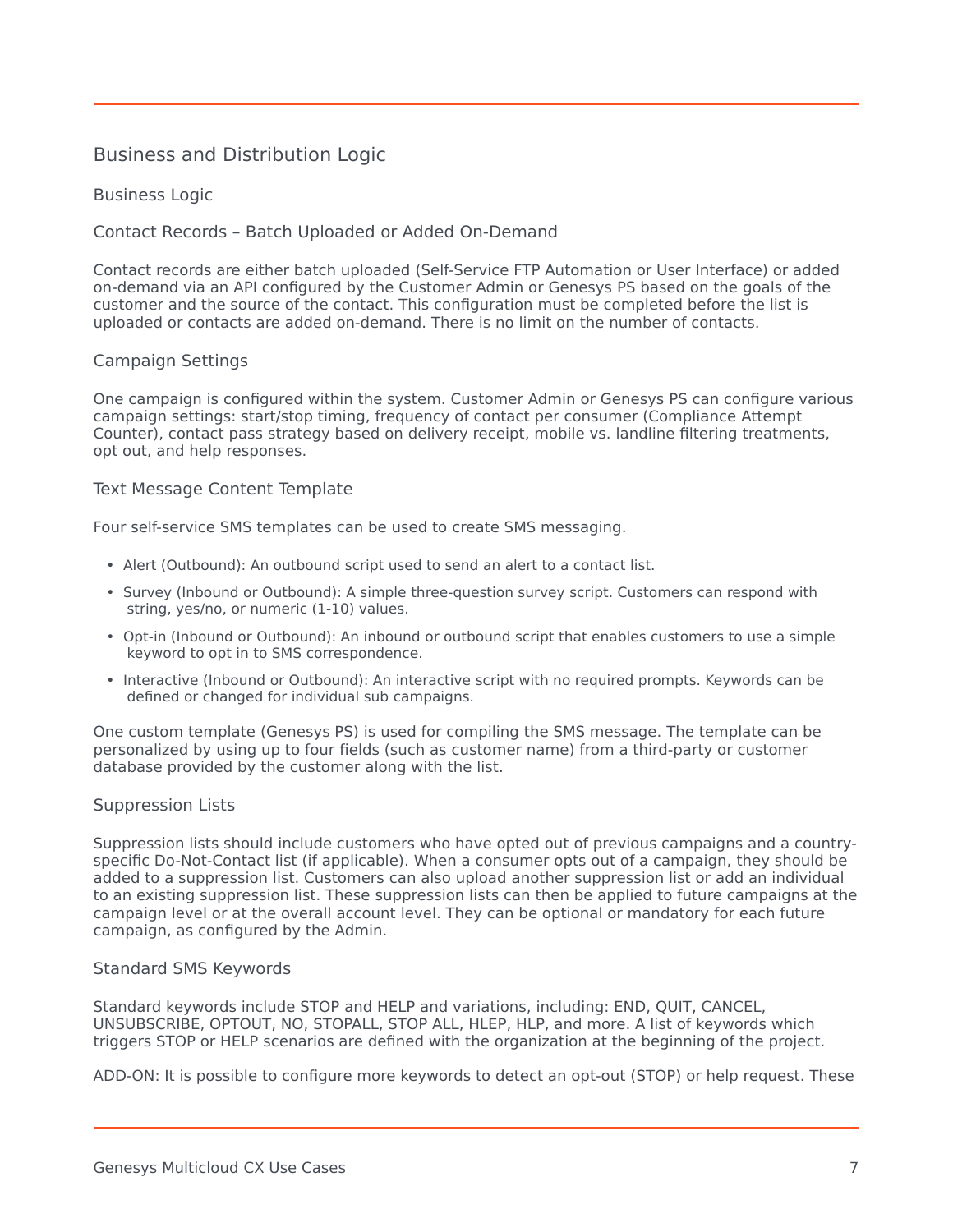keywords must be defined at the beginning of the project.

Distribution Logic

There is no applicable content for this section.

## <span id="page-7-0"></span>User Interface & Reporting

#### <span id="page-7-1"></span>Agent UI

There is no applicable content for this section.

#### <span id="page-7-2"></span>Reporting

#### Real-time Reporting

Uses Engage standard UI view for viewing real-time campaign metrics:

- List Size The number of unique contacts in the active list.
- Filtered The number of contacts filtered from the list based on suppression lists, compliance rules, or strategy filter criteria definitions.
- Delivered The number of successfully delivered messages.
- Retrying or Failed The number of contacts being retried or with a current failure status.
- Not Attempted Records remaining in the list unique contacts that are yet to be attempted.
- Done Total number of contact attempts made.
- Remain Total number of contact attempts remaining.

#### Historical Reporting

Engage Standard detailed reporting is available for viewing and exporting historical campaign metrics. There is a wide variety of built-in data points including:

- number of SMS attempts
- number of SMS messages filtered (due to suppression list, bad number, etc.)
- number of SMS messages delivered
- number of SMS messages failed (due to non-delivery by the carrier)
- number of inbound replies as result of campaign
- number of opt outs as result of campaign

Note: Reporting is not available in GI2 and GCXI.